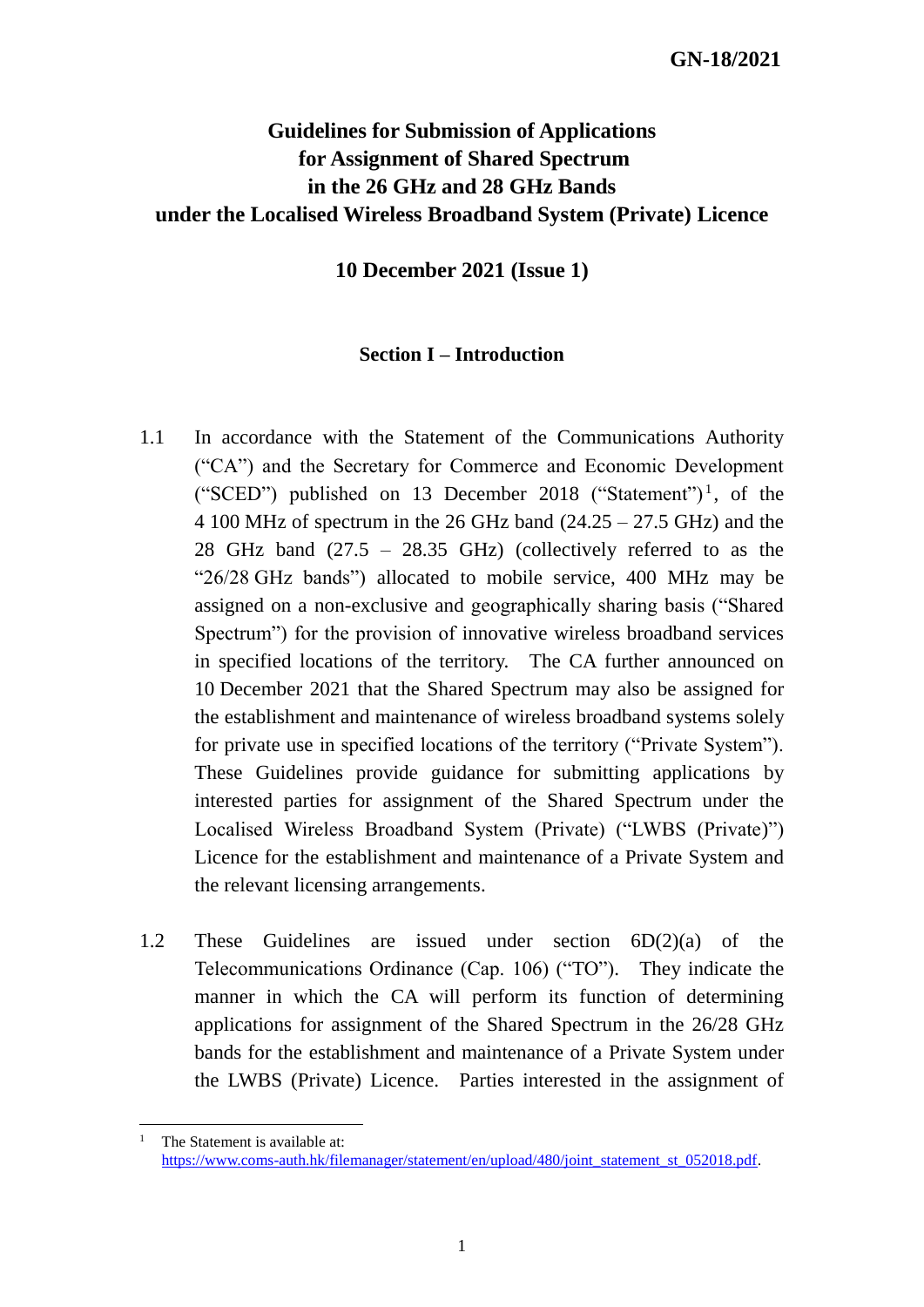the Shared Spectrum under the LWBS (Private) Licence are invited to submit applications to the CA in accordance with these Guidelines, which should be read in conjunction with the relevant policy and regulatory documents hereafter referred to. For the avoidance of doubt, parties interested in applying for assignment of the Shared Spectrum for provision of innovative *public* wireless broadband services to third party (i.e. other than the applicant itself) in specified locations of the territory should refer to the "*Guidelines for Submission of Applications for Assignment of Shared Spectrum in the 26 GHz and 28 GHz Bands under the Localised Wireless Broadband Service Licence*" 2 for details.

- 1.3 All applications received will be evaluated on their merits having regard to the information provided as required in Section IV and to the broad licensing criteria outlined in Section V of these Guidelines.
- 1.4 Applicants should ensure that all information contained in their applications and any other subsequent submissions and representations are correct and accurate in all respects, in reliance upon which the CA will consider the applications. The CA may cancel, withdraw or suspend the LWBS (Private) Licence granted and/or the frequency assignment if any information submitted by the applicant is false or misleading.
- 1.5 Applications should be **submitted in English in triplicate** under confidential cover and reach the Office of the Communications Authority ("OFCA") at the following address. An electronic copy of the application form and the supporting documents should also be provided and sent to the following email address –

Office of the Communications Authority 29th Floor, Wu Chung House 213 Queen's Road East Wanchai Hong Kong (Attn.: Head, Regulatory 2) Email: apply-26-28GHz-shared-PrivateLWBS@ofca.gov.hk

 $\overline{c}$ The Guidelines are available at: [https://www.coms-auth.hk/filemanager/statement/en/upload/575/gn172021.pdf.](https://www.coms-auth.hk/filemanager/statement/en/upload/575/gn172021.pdf)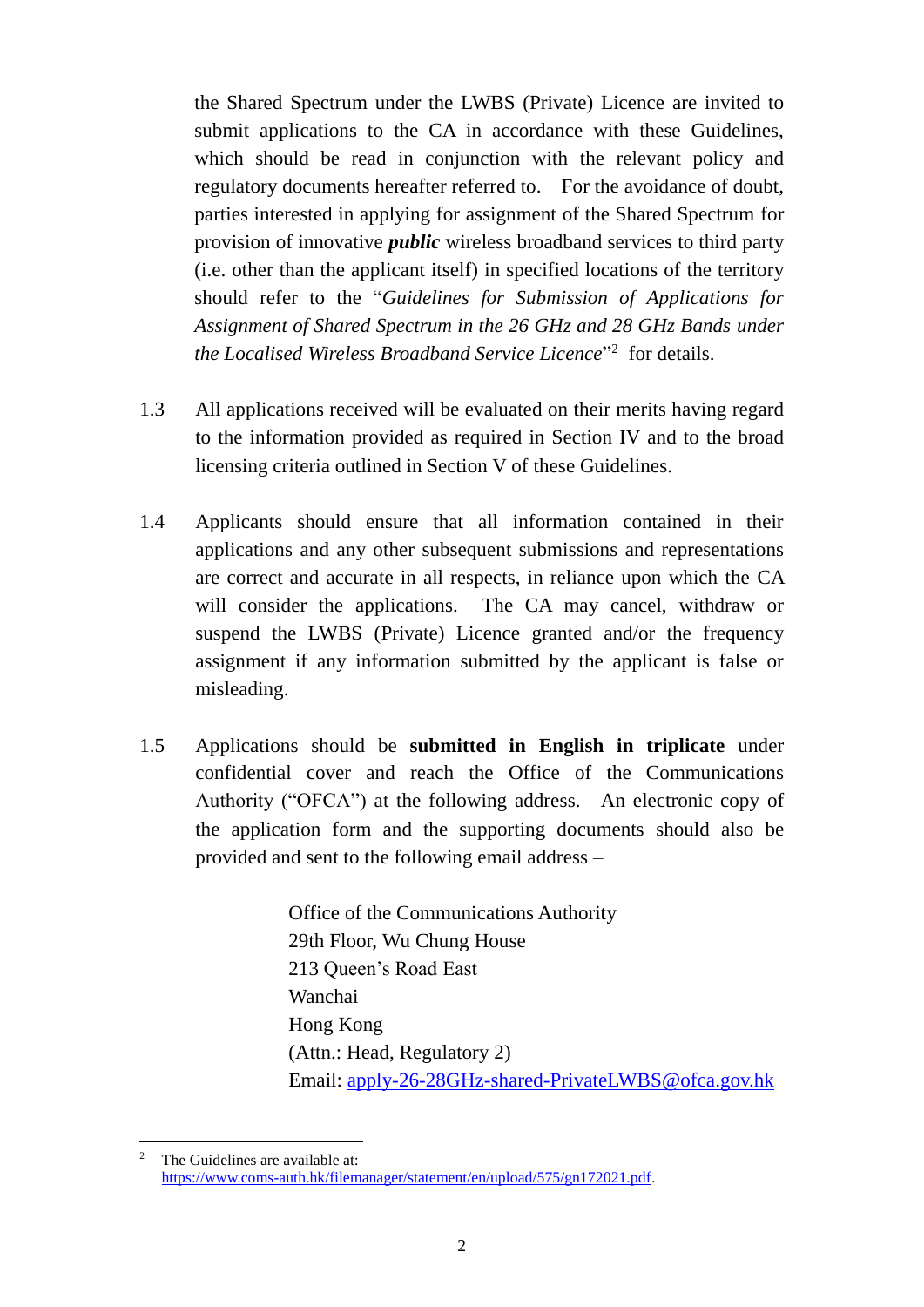- 1.6 Applicants will receive the acknowledgement of receipt of applications. The CA may request the applicants to provide additional information to clarify or supplement their applications submitted.
- 1.7 The CA reserves the right to disclose the names of the parties who have submitted applications. All other information received will be treated in confidence. Where the CA proposes to disclose any information in an application which may be considered as commercially sensitive information, the CA will give the applicant an opportunity to make representations on the proposed disclosure before the CA makes a final decision on whether or not to disclose the information.
- 1.8 Nothing in these Guidelines should be taken to bind the CA on the granting of any spectrum assignment and licence, the terms of any licence to be granted, or any particular course of action in relation to the handling of applications received. The CA reserves the right not to accept any application submitted.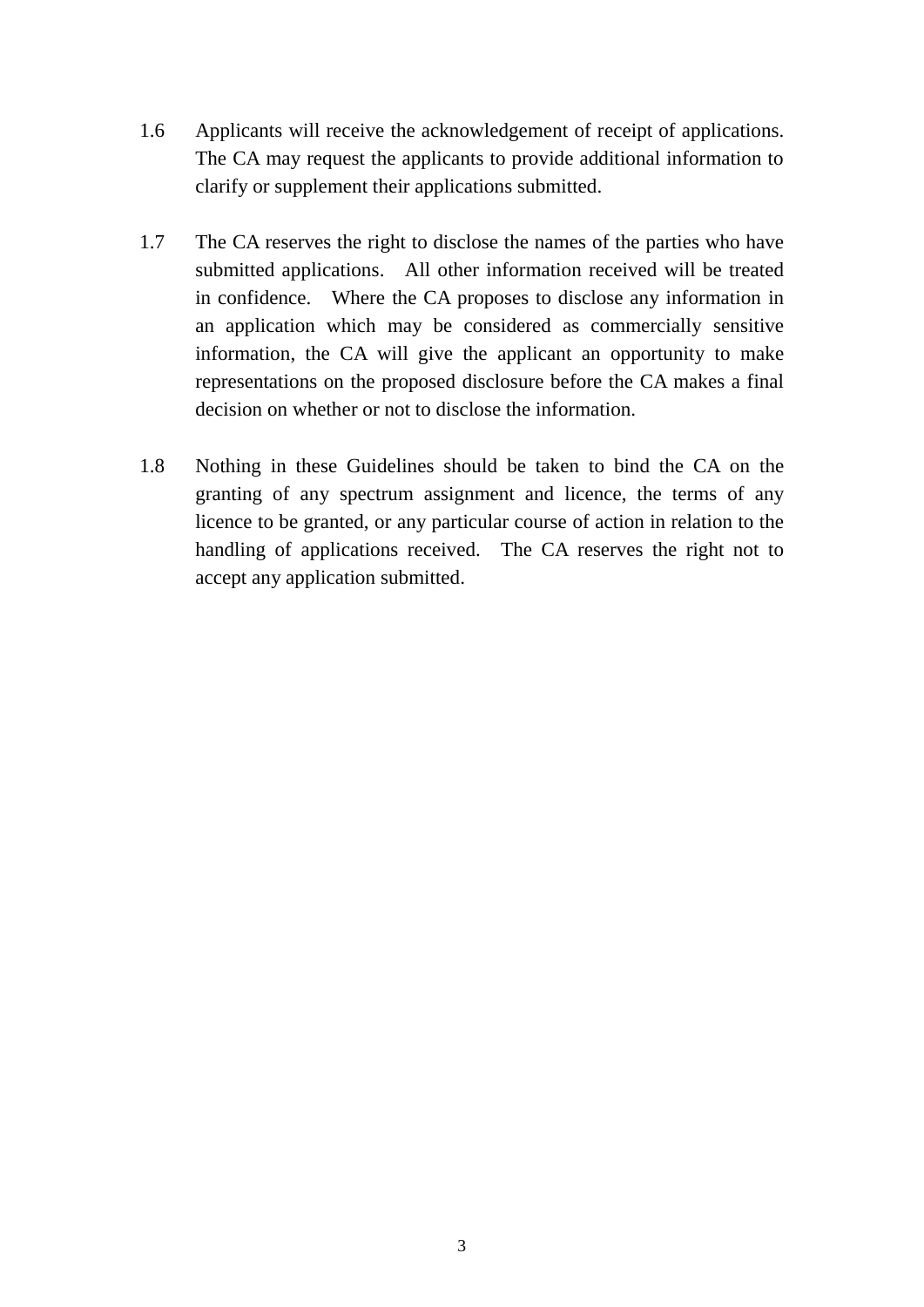# **Section II – The Regulatory Framework under the LWBS (Private) Licence**

## **Introduction**

2.1 The LWBS (Private) Licence is created for the establishment and maintenance of a Private System for wireless data-centric communications in specified locations of the territory using the Shared Spectrum based on fifth generation ("5G") or other advanced mobile technologies. A licensee under the LWBS (Private) Licence is not allowed to deploy the spectrum assigned to provide any public telecommunications services.

## **Shared Use of Radio Spectrum**

- 2.2 According to section 32H of the TO, the CA is empowered to allocate and manage frequencies and bands of frequencies in all parts of the radio spectrum used in Hong Kong. In April 2007, the Government promulgated the Radio Spectrum Policy Framework<sup>3</sup> for the management of radio spectrum in Hong Kong. As set out in the Radio Spectrum Policy Framework, there is no legitimate expectation that there will be any right of renewal or right of first refusal of any licence or spectrum assignment upon the expiry of a licence or spectrum assignment.
- 2.3 As the Shared Spectrum will be assigned on a non-exclusive and geographically sharing basis, spectrum in the same frequency range may be assigned for use by the other assignees at different locations.
- 2.4 The use of the Shared Spectrum assigned under the LWBS (Private) Licence may be subject to the payment of spectrum utilisation fee ("SUF") (see Section III for details).

<sup>1</sup> <sup>3</sup> The Radio Spectrum Policy Framework is available at: [https://www.cedb.gov.hk/assets/resources/ccib/policies/spectrum.pdf.](https://www.cedb.gov.hk/assets/resources/ccib/policies/spectrum.pdf)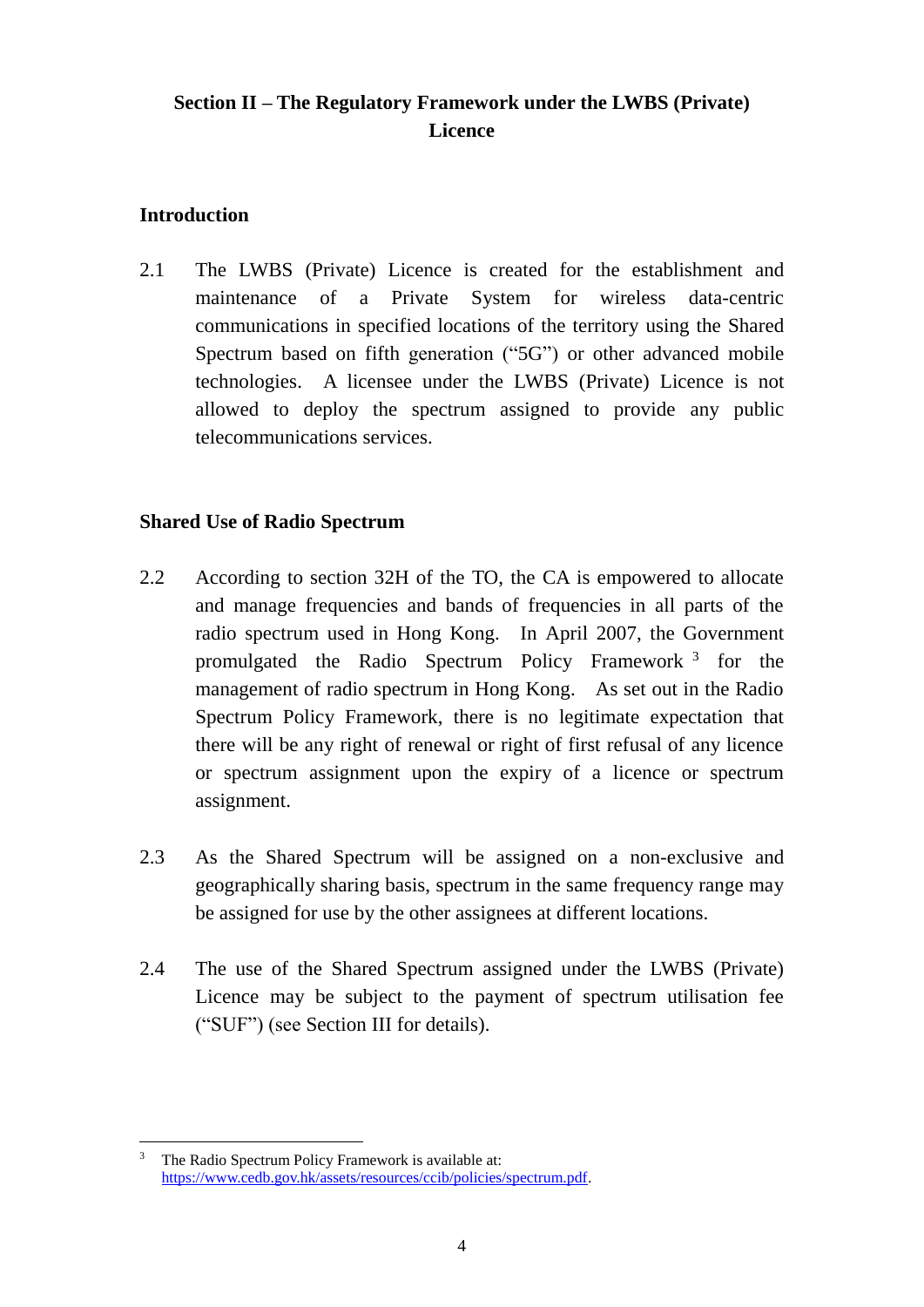#### **Use of Numbers**

- 2.5 Pursuant to section 32F of the TO, the CA has issued the "*Numbering Plan for Telecommunications Services in Hong Kong*" ("Hong Kong Numbering Plan")<sup>4</sup>.
- 2.6 As the Private System established and maintained under the LWBS (Private) Licence is for the licensee's own wireless data centric communications, and provision of public telecommunications services is not allowed, a licensee of the LWBS (Private) Licence will not be allocated mobile subscriber numbers from the numbering plan of Hong Kong. Allocation of the other numbers and codes will be considered on a case-by-case basis in accordance with the relevant guidelines and codes of practices issued by the  $CA<sup>5</sup>$ .

### **Technical Standards**

2.7 Pursuant to section 32D of the TO, the CA may from time to time prescribe standards and specifications of telecommunications networks, systems, installations, customer equipment and services, etc. <sup>6</sup>. Licensees are obliged to observe these specifications, where applicable, for the establishment and maintenance of their Private Systems. Applicants should refer to these specifications<sup>7</sup> before submitting their applications.

<sup>1</sup> <sup>4</sup> The Hong Kong Numbering Plan is available at: [https://www.ofca.gov.hk/filemanager/ofca/en/content\\_311/no\\_plan.pdf.](https://www.ofca.gov.hk/filemanager/ofca/en/content_311/no_plan.pdf)

<sup>&</sup>lt;sup>5</sup> The code of practice relating to the use of numbers and codes in the Hong Kong Numbering Plan is available at: [https://www.coms-auth.hk/filemanager/statement/en/upload/385/cop-numbering\\_e.pdf.](https://www.coms-auth.hk/filemanager/statement/en/upload/385/cop-numbering_e.pdf)

<sup>6</sup> A full list of HKCA Specifications is available at: [https://www.ofca.gov.hk/en/industry\\_focus/standards/tel\\_standards/hkca/index.html.](https://www.ofca.gov.hk/en/industry_focus/standards/tel_standards/hkca/index.html)

<sup>7</sup> A list of radio equipment specifications is available at: [https://www.ofca.gov.hk/en/industry\\_focus/standards/tel\\_standards/hkca/radio\\_equipment\\_specific](https://www.ofca.gov.hk/en/industry_focus/standards/tel_standards/hkca/radio_equipment_specifications/index.html) [ations/index.html.](https://www.ofca.gov.hk/en/industry_focus/standards/tel_standards/hkca/radio_equipment_specifications/index.html)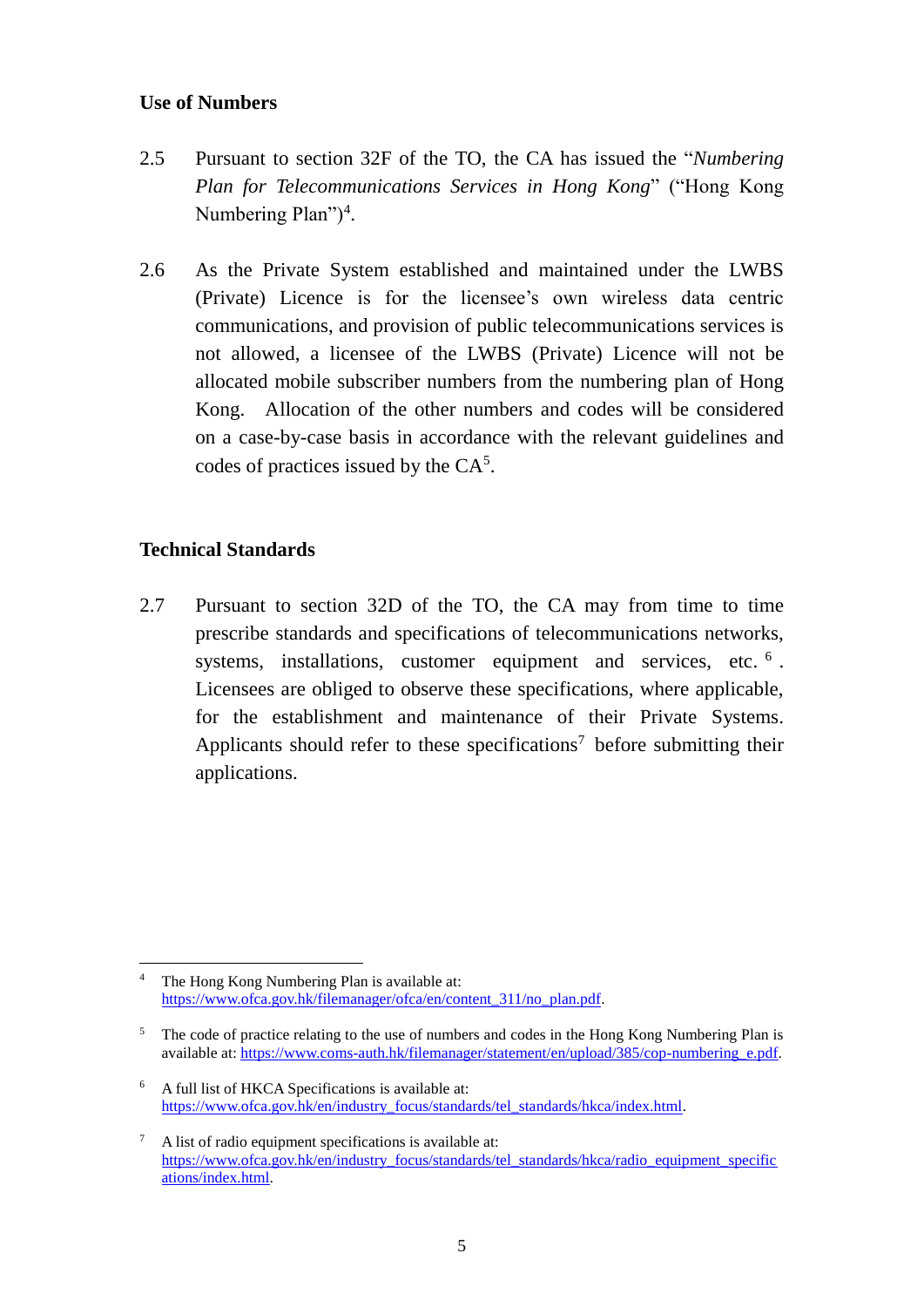## **Section III – Assignment of Shared Spectrum and Licensing Arrangements**

### **Spectrum Available for Application and Spectrum Cap**

3.1 The CA has made available 400 MHz of spectrum in the frequency range of  $27.95 - 28.35$  GHz (i.e. slots  $B38 - B41$  with channel bandwidth of 100 MHz each in the band plan for the 26/28 GHz bands depicted in Figure 1 below) for assignment as Shared Spectrum to successful applicants to, inter alia, establish and maintain Private Systems.



3.2 Assignment of the Shared Spectrum under the LWBS (Private) Licence to a successful applicant will be subject to a spectrum cap of 400 MHz. The actual amount of spectrum to be assigned by the CA to an applicant will depend on the merits of its application and the availability of the Shared Spectrum in its intended system operation areas.

### **Localised System Coverage**

3.3 A licensee under the LWBS (Private) Licence shall deploy the spectrum assigned to it for the establishment and maintenance of a Private System in specified locations in accordance with the intended system operation areas of its application and subject to a limit on total system coverage of no greater than one square kilometre under each LWBS (Private) Licence. An applicant is required to provide information about its proposed system coverage in its application.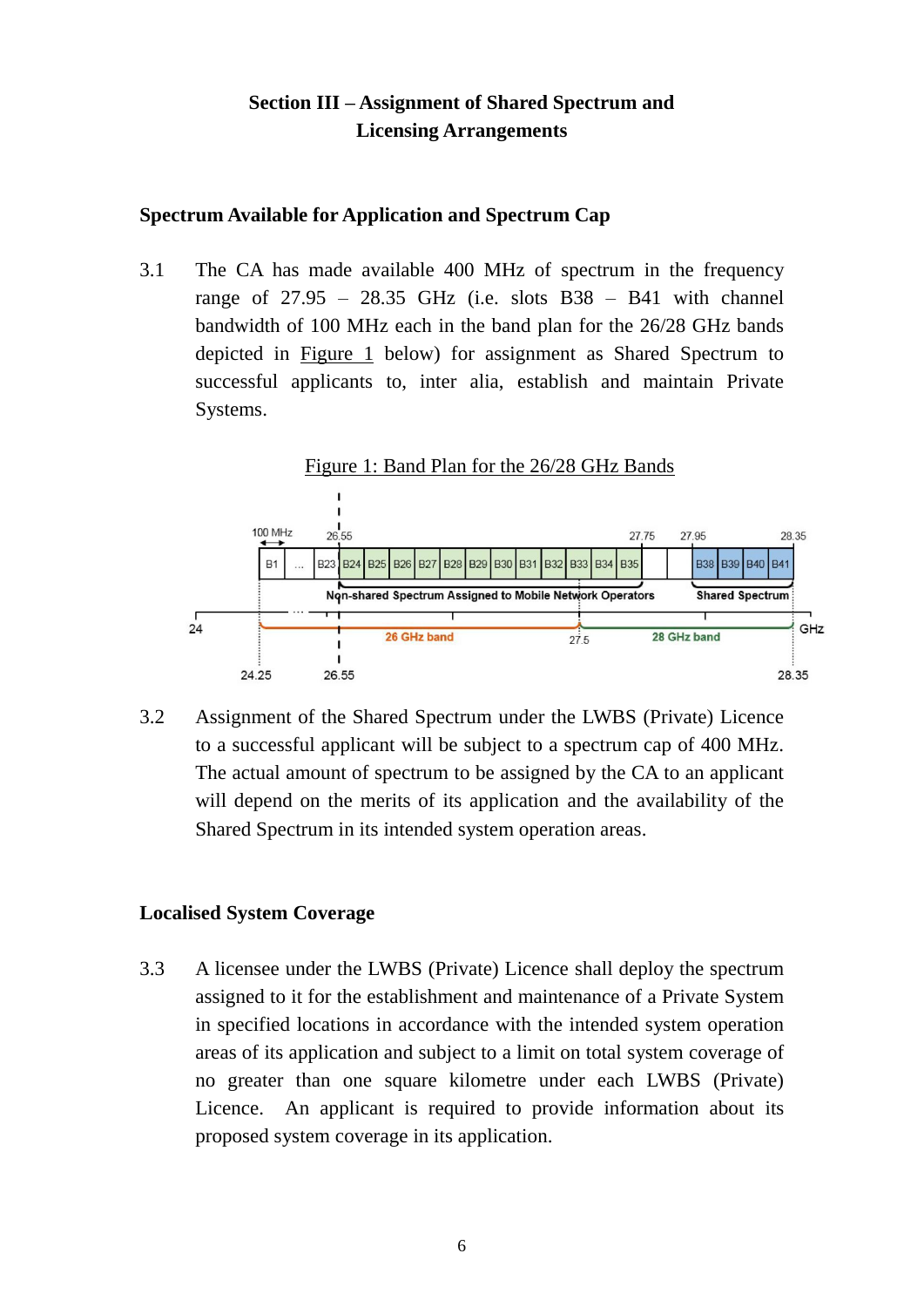3.4 The locations of system coverage, after approval by the CA, will be specified in the relevant schedule(s) of the LWBS (Private) Licence to be granted. The restriction on system coverage shall be observed at all times during the validity of the LWBS (Private) Licence.

## **Eligible Applicants**

3.5 Assignees of the spectrum in the 26/28 GHz bands set aside for the provision of large scale public mobile services in any location of the territory ("Non-shared Spectrum") will not be eligible to apply also for assignment of the Shared Spectrum under the LWBS (Private) Licence. An applicant must declare in the application form whether it is an assignee of the Non-shared Spectrum.

### **Priority of Assignment**

3.6 Assignment of the Shared Spectrum will be made on a first-come-first-served basis across all applications for the LWBS (Private) Licence and the Localised Wireless Broadband Service Licence. The CA will review the amount of the Shared Spectrum applied for by an applicant, taking into account the proposed scope and coverage of the Private System, the number of LWBS devices to be connected to the Private System, and other relevant information to determine the amount and frequency ranges to be assigned to it.

### **Granting of Licence**

3.7 Each successful applicant of the Shared Spectrum will be granted with an LWBS (Private) Licence to effect the spectrum assignment. An applicant of the LWBS (Private) Licence shall be an entity registered in Hong Kong under the Companies Ordinance (Cap. 622) or the Business Registration Ordinance (Cap.310); or an organisation registered in Hong Kong under any other ordinances*.* There is no foreign ownership restriction. There is no pre-set limit on the number of LWBS (Private) Licences to be issued.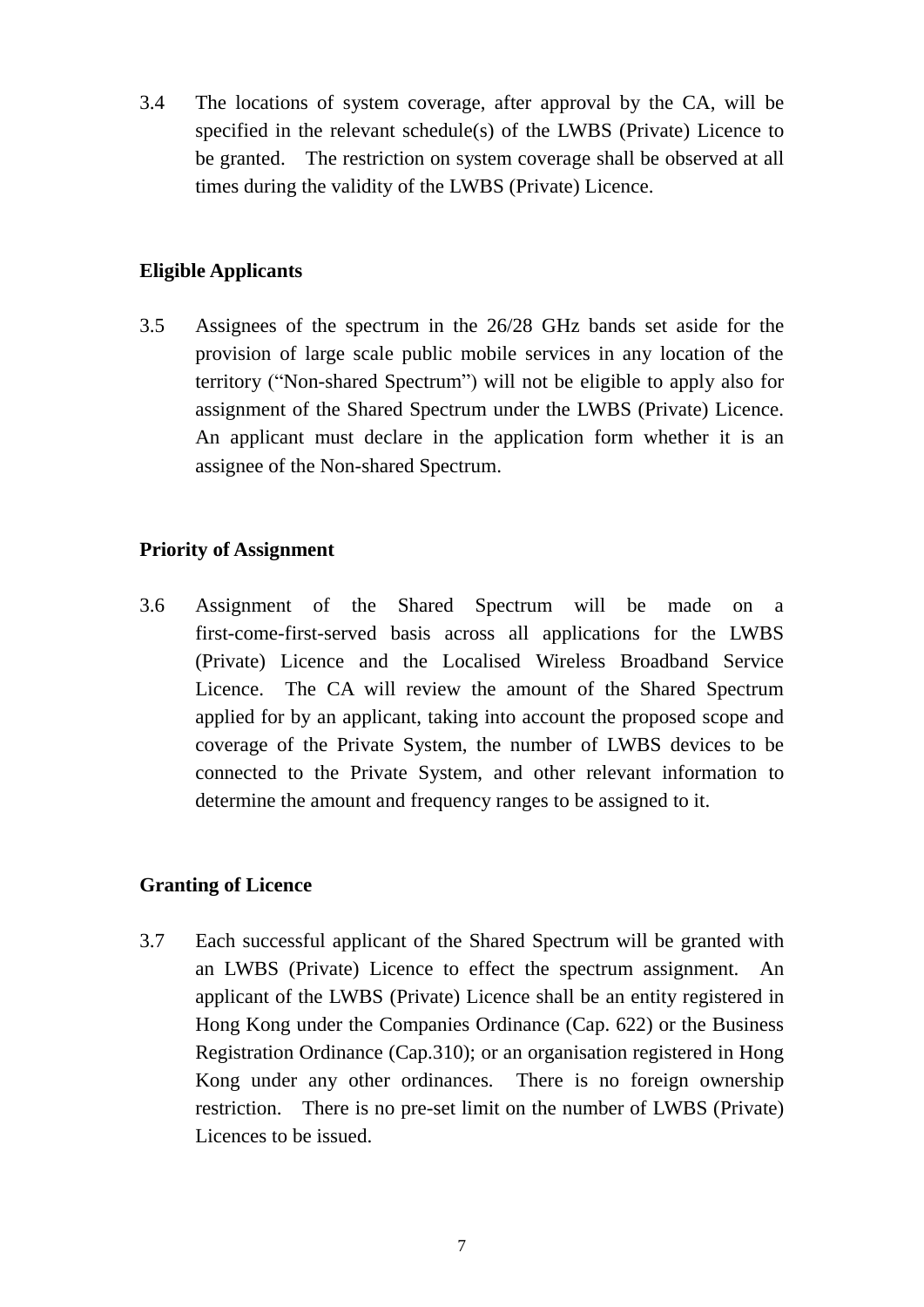#### **Period of Spectrum Assignment and Validity of Licence**

3.8 Assignment of the Shared Spectrum, as well as the associated LWBS (Private) Licence, will be valid for a period of five years from its effective date, and may be extended at the discretion of the CA for a further period of up to five years. The assignment of frequency spectrum shall not prejudice the generality of the power exercisable by the CA under the TO including section 32H. For the avoidance of doubt, there is no legitimate expectation of any right of renewal or right of first refusal upon expiry of the spectrum assignments.

### **Licence Conditions**

3.9 Licence conditions of the LWBS (Private) Licence, as given in the sample LWBS (Private) Licence published on the CA's website<sup>8</sup>, include the General Conditions and Special Conditions ("SCs"). The CA may also impose additional SCs specific to each LWBS (Private) licensee as may be appropriate.

### **Scope of the Private System**

3.10 The scope of the Private System licensed under the LWBS (Private) Licence refers to a private wireless communications system established and maintained through radiocommunications installations, apparatus, equipment and device operating at the frequencies and using technical parameters specified in Schedule 2 to enable communications to and/or from such installations, apparatus, equipment and device for self-use by the licensee only, and at locations specified in Schedule 3 of the LWBS (Private) Licence. Nothing in the LWBS (Private) Licence authorises the licensee to operate the Private System with coverage outside the specified locations, or to provide any public telecommunications service and other service subject to licensing under the TO or any other ordinance.

<sup>1</sup> <sup>8</sup> The sample LWBS (Private) Licence is available at: [https://www.coms-auth.hk/filemanager/common/licensing/sample\\_lwbs\\_private\\_licence.pdf.](https://www.coms-auth.hk/filemanager/common/licensing/sample_lwbs_private_licence.pdf)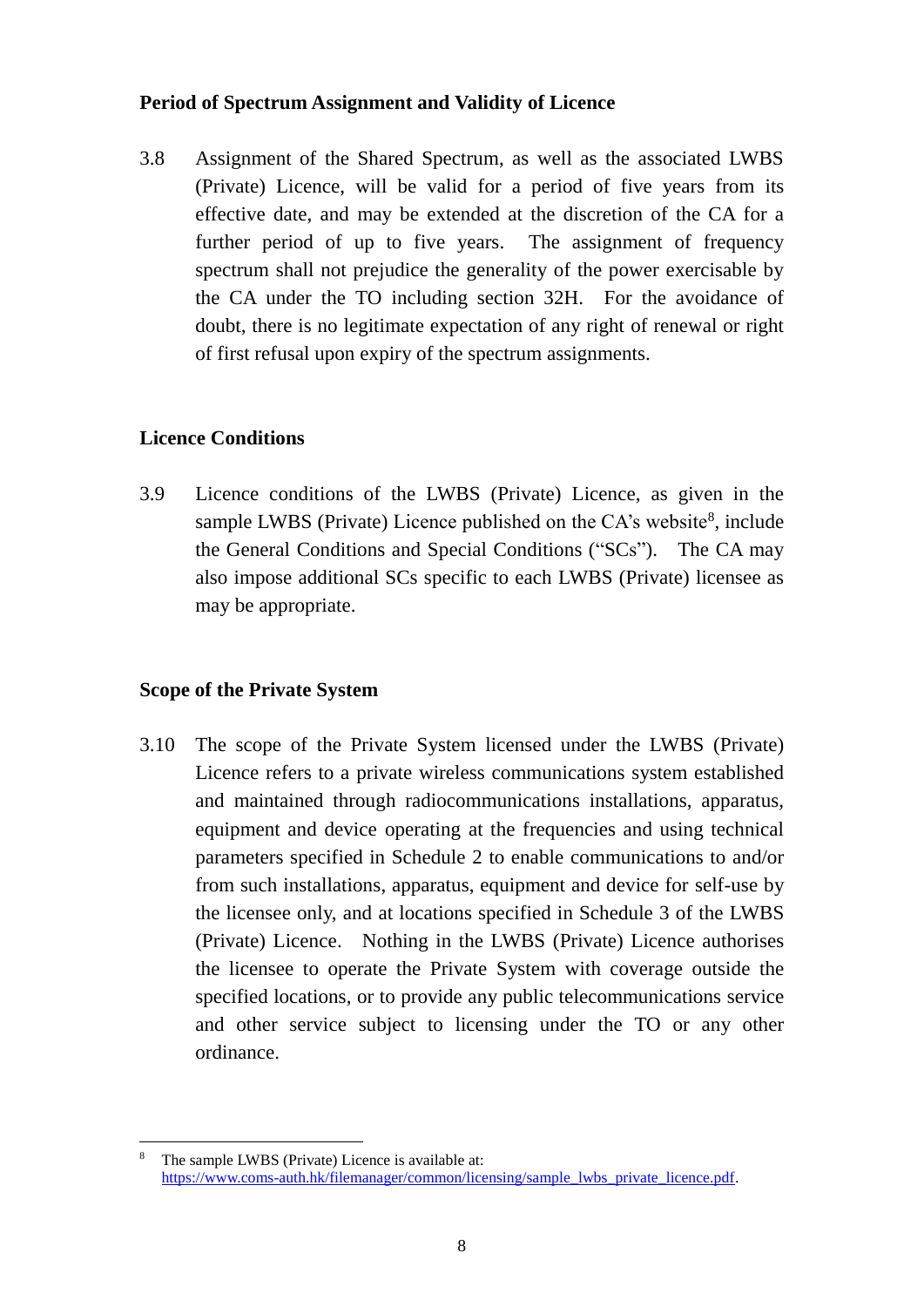3.11 An LWBS (Private) Licence contains a number of schedules providing the scope and description of the licensed system, the technical particulars of radio stations and the frequency spectrum used for the operation of the licensed system, and the operation areas of the licensed system, where applicable.

#### **Payment of Spectrum Utilisation Fee**

- 3.12 SCED has decided to adopt the SUF charging scheme for spectrum assigned administratively ("SUF Charging Scheme") for charging SUF in the 26/28 GHz bands. SUF will be charged on the use of the spectrum in these two frequency bands if they become congested (i.e. 75% or more occupied) and are anticipated to become more congested in future ("Congestion Threshold"). The level of congestion will be assessed taking into account the assignments of both the Shared Spectrum and Non-shared Spectrum. At present, with 1 200 MHz of Non-shared Spectrum assigned in April 2019 and 400 MHz of Shared Spectrum assigned from October 2019, less than 75% of the available spectrum in the 26/28 GHz bands is occupied. Accordingly, payment of SUF is not required until further notice.
- 3.13 To prepare for the levy of SUF when the Congestion Threshold is reached, the CA has made an order under section 32I(1) of the TO to designate the use of the 26/28 GHz bands under the Telecommunications (Designation of Frequency Bands subject to Payment of Spectrum Utilization Fee) Order (Cap. 106Y) as frequency bands in which the use of spectrum is subject to the payment of  $SUF<sup>9</sup>$ . In addition, pursuant to section 32I(2) of the TO, SCED has enacted the Telecommunications (Level of Spectrum Utilization Fee) (Administratively Assigned Spectrum) Regulation (Cap.  $106AH$ )<sup>10</sup> to prescribe the level of SUF of the Shared Spectrum for private use at HK\$21.6 per MHz of spectrum assigned per annum. Cap. 106AH will come into operation on a day to be appointed by SCED by notice published in the Gazette when the Congestion Threshold is reached and payment of SUF is required.

1

<sup>&</sup>lt;sup>9</sup> See Part 10 of Cap. 106Y which is available at[: https://www.elegislation.gov.hk/hk/cap106y.](https://www.elegislation.gov.hk/hk/cap106y)

<sup>&</sup>lt;sup>10</sup> The Telecommunications (Level of Spectrum Utilization Fee) (Administratively Assigned Spectrum) Regulation (Cap. 106AH) is available at: [https://www.elegislation.gov.hk/hk/cap106AH,](https://www.elegislation.gov.hk/hk/cap106AH) which has not yet come into operation.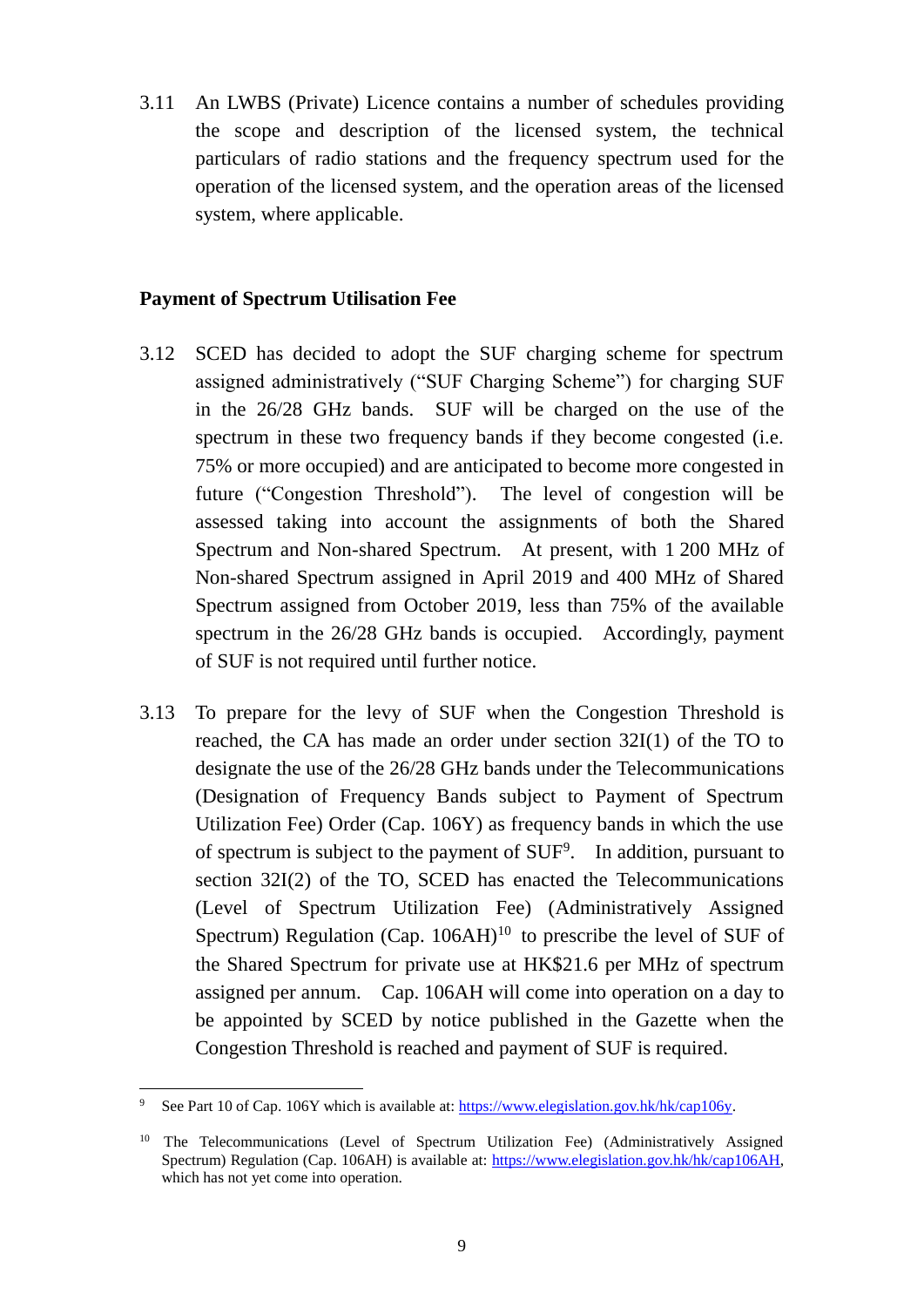#### **Payment of Licence Fee**

3.14 The current annual licence fee payable on the issue and on each anniversary of the issue of an LWBS (Private) Licence in each year while the licence remains in force shall be the sum of the items given in Table 1 below –

|    | <b>Particulars</b>                                    | Annual             |
|----|-------------------------------------------------------|--------------------|
|    |                                                       | licence fee        |
|    | Fixed fee                                             | HK\$10,000         |
| 2. | For the 1st to the 50th base station*                 | HK\$1,000 per base |
|    | installed for the service                             | station            |
|    | For the 51st to the 100th base station*               | HK\$500 per base   |
|    | installed for the service                             | station            |
|    | For the 101st base station <sup>*</sup> installed for | HK\$100 per base   |
|    | the service and any additional base                   | station            |
|    | stations                                              |                    |

Notes: (\*) For details about the counting of the number of base stations, please refer to the circular letter regarding "Reporting of the Number of Customer Connections, Mobile Stations and Base Stations" issued on  $28$  April  $2020<sup>11</sup>$ , which is also applicable to the LWBS (Private) Licence.

### **Control of Interference**

1

3.15 The licensee is required to take all reasonable measures at its own cost to install, maintain and operate the system in such a manner as not to cause any harmful interference to any lawful telecommunications services, systems or networks within or outside Hong Kong. If necessary, the CA may issue relevant directions requiring the licensee to take such measures as may be necessary to prevent interference. The licensee shall also coordinate and agree with other licensees on the technical measures to be taken to minimise any mutual interference between them.

 $11$  A copy of the circular letter is available at: [https://www.coms-auth.hk/filemanager/common/licensing/circular\\_20200428\\_2.pdf.](https://www.coms-auth.hk/filemanager/common/licensing/circular_20200428_2.pdf)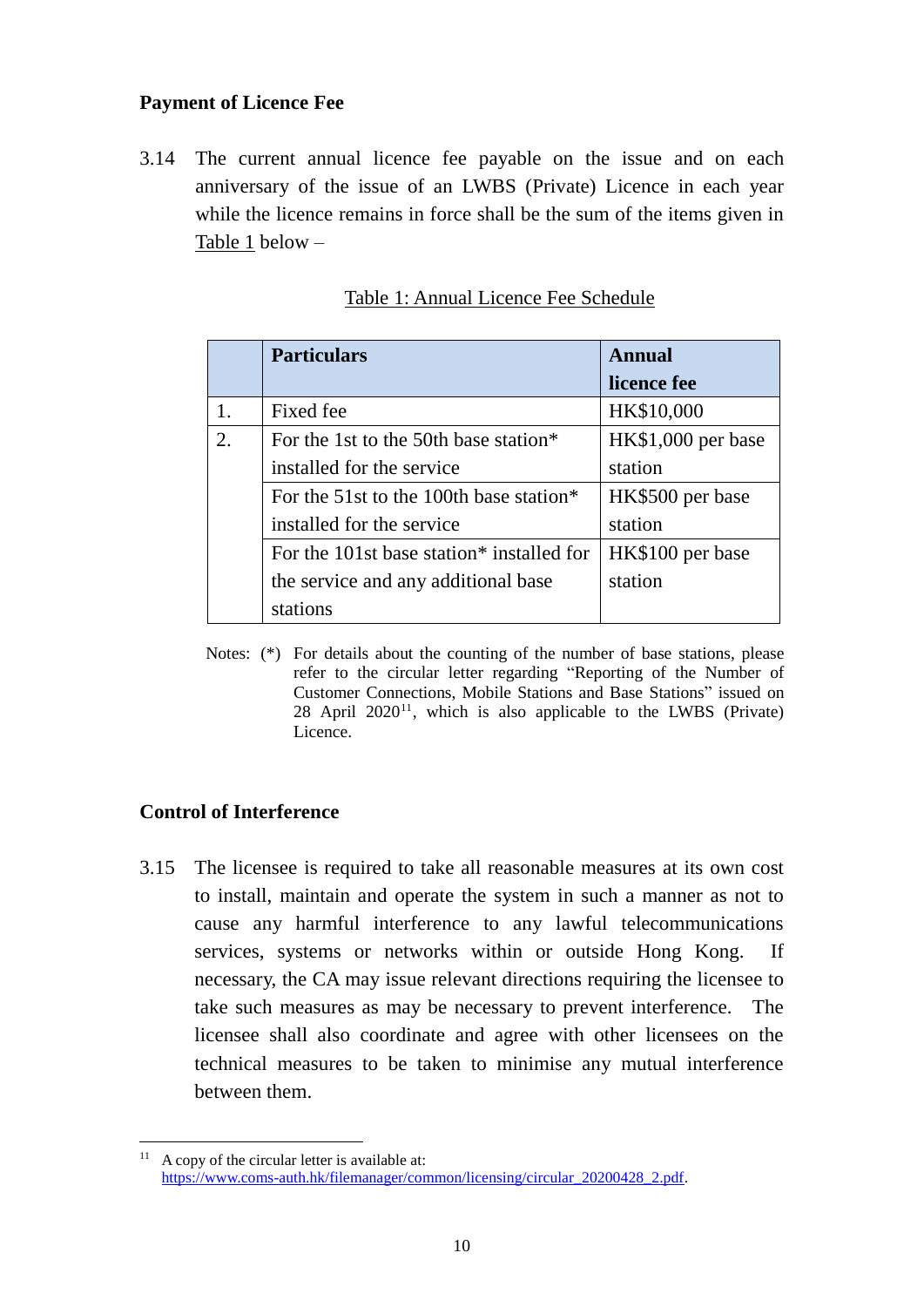## **Section IV – Information to be Provided in Submitting the Application**

### **Application Procedures**

- 4.1 For an application for assignment of the Shared Spectrum for the establishment and maintenance of a Private System and accordingly the grant of a new LWBS (Private) Licence, the applicant should submit the full information specified in these Guidelines, in particular in paragraphs [4.3](#page-10-0) to [4.10.](#page-12-0) Subject to the applicant satisfying the relevant licensing criteria set out in Section V, the CA will consider granting an LWBS (Private) Licence with the Shared Spectrum assigned to the applicant.
- 4.2 For an application for extension of LWBS (Private) Licence in view of the expiry of the existing one, the licensee should submit an application at least one year prior to the expiry of the LWBS (Private) Licence, to the CA for continuing to operate the Private System specified under the scope of the existing licence. The application for licence extension should include full details as required for an application for a new LWBS (Private) Licence. It should be noted that subject to the discretion of the CA, the LWBS (Private) Licence may be extended for a further period of up to five years. In general, the CA will examine the application according to the similar criteria as for granting an LWBS (Private) Licence to a new applicant.

## **Application Proposal**

### *Scope of Proposed Private System*

- <span id="page-10-0"></span>4.3 Proposals should contain an Executive Summary summarising in a concise manner the salient points of the Private System proposed to be operated under the LWBS (Private) Licence.
- 4.4 The applicant should specify the scope and application of the Private System proposed to be operated using the Shared Spectrum under the LWBS (Private) Licence.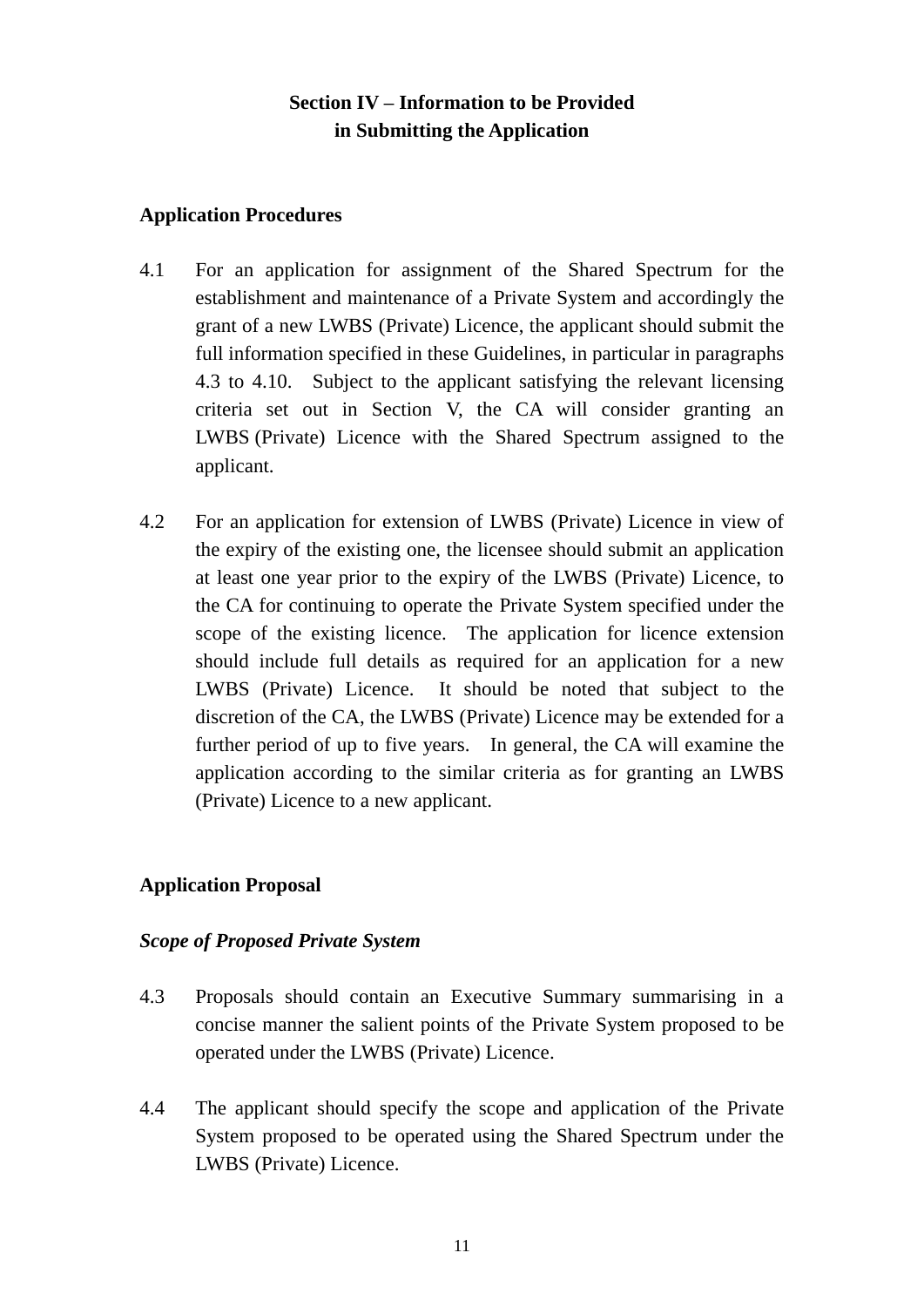- 4.5 Proposals should include a detailed description of the Private System to be operated, the identity and number of target users of the system, intended system operation areas (subject to an aggregate system coverage of not exceeding one square kilometre), expected system launch date, implementation schedule if the proposed system is to be established in phases and plans for the establishment of the new system.
- 4.6 The successful applicant should be committed to the operation of the proposed Private System in Hong Kong as detailed in its application, submissions and representations.

### *Application for Spectrum Assignment*

4.7 The applicant should specify the amount of Shared Spectrum applied for, with justifications provided. Within the spectrum cap of 400 MHz for assignment of the Shared Spectrum to the applicant, the CA will determine the amount of spectrum to be assigned to an applicant taking into account, amongst the others, the justifications provided.

#### *Company / Organisation Structure*

- 4.8 LWBS (Private) licensees shall be an entity registered in Hong Kong under the Companies Ordinance (Cap. 622) or the Business Registration Ordinance (Cap. 310) in Hong Kong; or an organisation registered in Hong Kong under any other ordinances. The application proposal should contain details of the company/organisation intended to be the assignee of the Shared Spectrum, including –
	- (a) copies of the Certificate of Incorporation and the Business Registration Certificate of the applicant (if the applicant is a company incorporated under the Companies Ordinance (Cap. 622) in Hong Kong);
	- (b) copies of the Business Registration Certificate and current Certified Extracts of Information on the Business Register issued by the Business Registration Office, Hong Kong of the applicant (if the applicant operates in the form of sole proprietorship or partnership);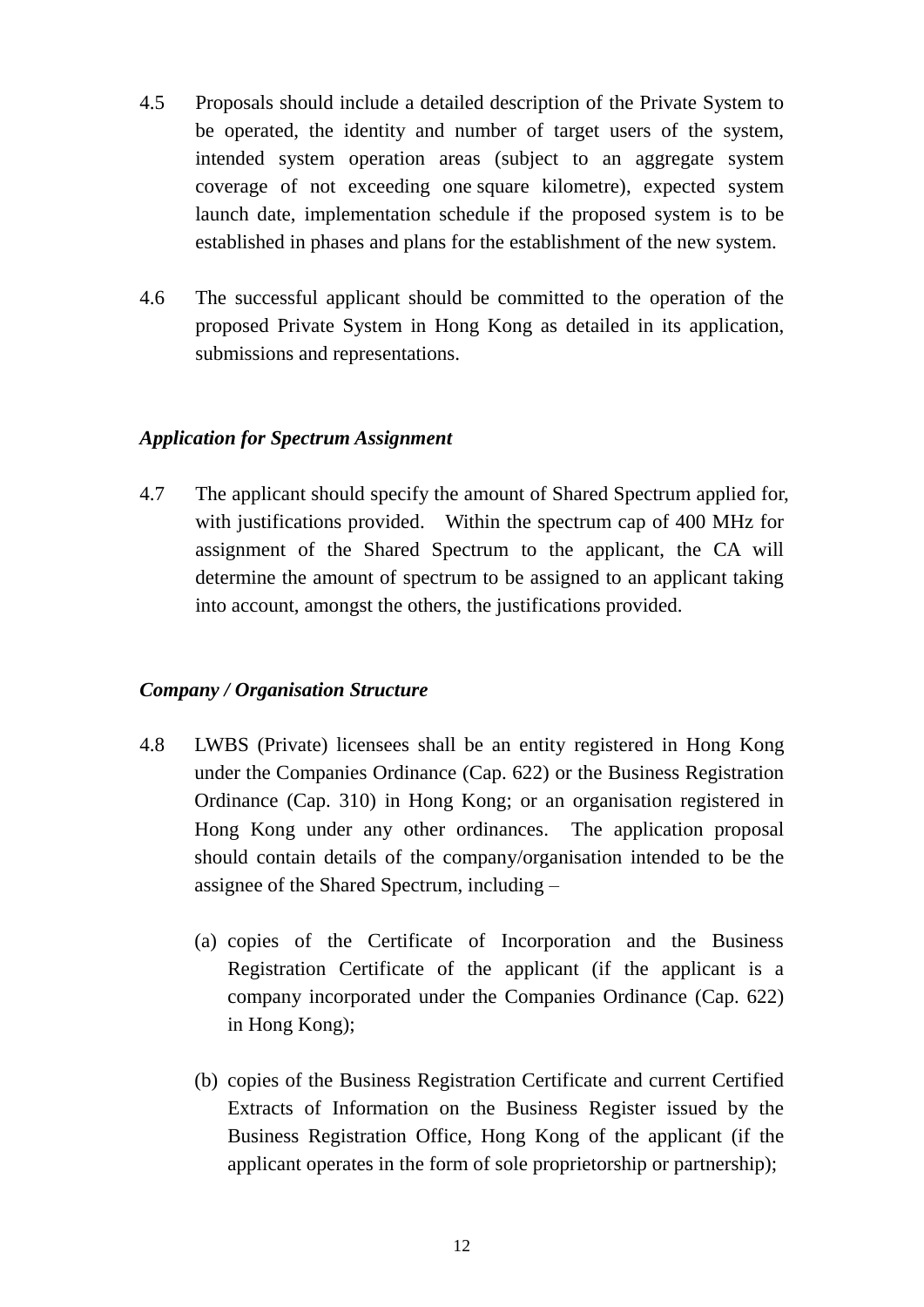- (c) copies of the documentary proof that the organisation is registered in Hong Kong and proof of the applicant's address, if the applicant's status does not fall within those set out in sub-paragraphs (a) and (b) above; and
- (d) details on the composition of the company's Board of Directors or the organisation's governing board, management and key officers where applicable.

#### *Technical Details of the Facilities*

- 4.9 Proposals should give a detailed description of the proposed facilities. This description should cover –
	- (a) technical configuration including system layout and components with use of relevant diagram(s) for illustration, the technology to be employed, the likely choice of equipment, system design, capacity, and other technological characteristics;
	- (b) the facilities upon launch of system and the facilities expansion plan (if any) for the first five years of operation;
	- (c) the planned location(s) of equipment to be installed;
	- (d) the planned system management facilities; and
	- (e) specifications with which the equipment would comply. The specification(s) should be widely recognised standard(s) covering functional specifications(s), modulation, transmitter power, out-of-band and spurious emissions, antenna characteristics, etc., where applicable.

#### *Implementation Plan*

<span id="page-12-0"></span>4.10 Proposals should include an implementation plan for deployment of the Shared Spectrum assigned, giving the key milestones of implementation for the first three years starting from the issue date of the LWBS (Private) Licence including where applicable (a) the system planning and the plan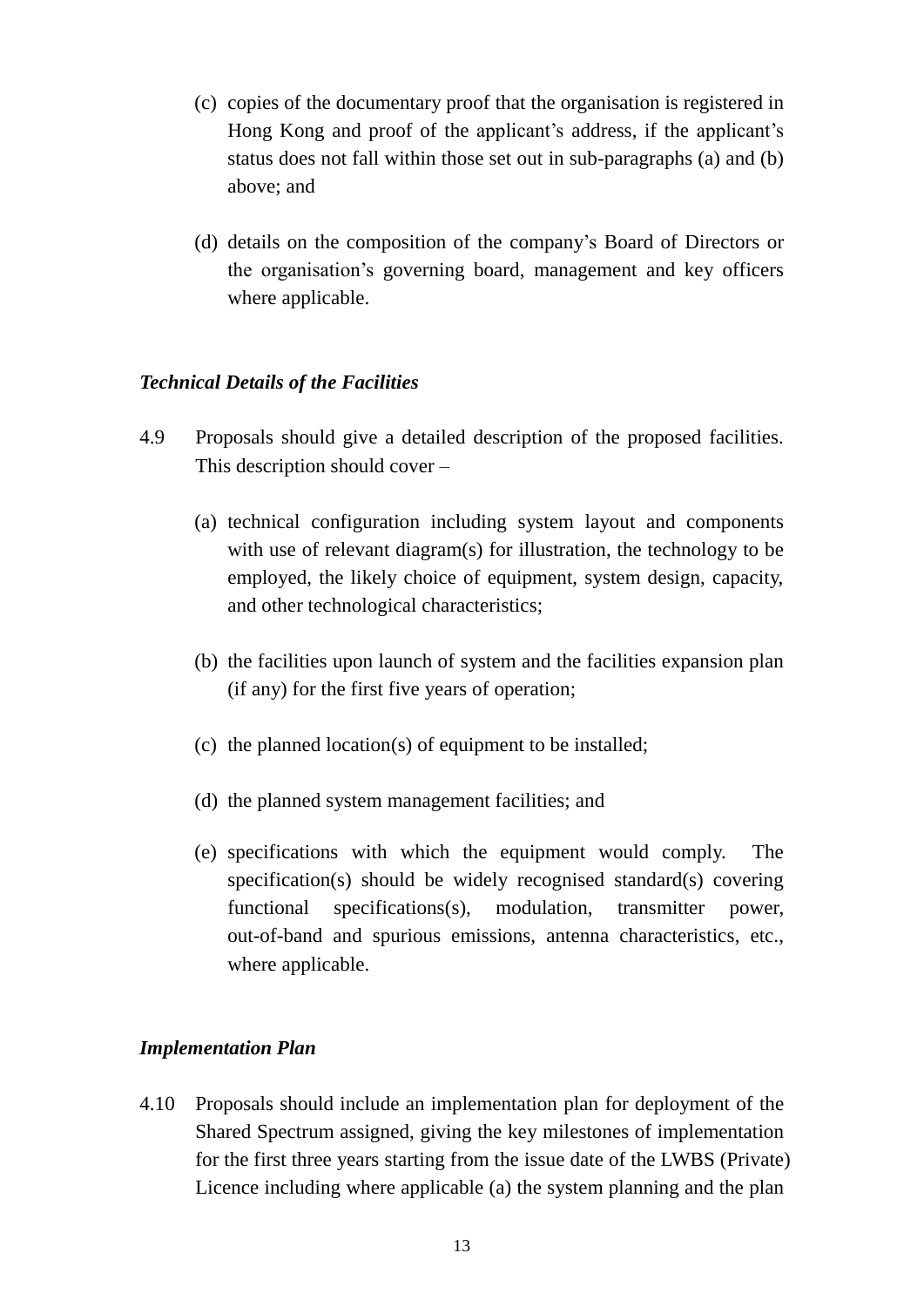for installation of radio units; (b) placing of order for equipment; (c) delivery of equipment; (d) construction of equipment buildings/rooms; (e) installation of equipment; and (f) testing. The applicant will be required to adhere to this plan if the Shared Spectrum is subsequently assigned. The CA wishes to see early launch of the proposed system.

## *Other Information*

4.11 Applicants may submit any other information not specified above but is considered helpful to the applications.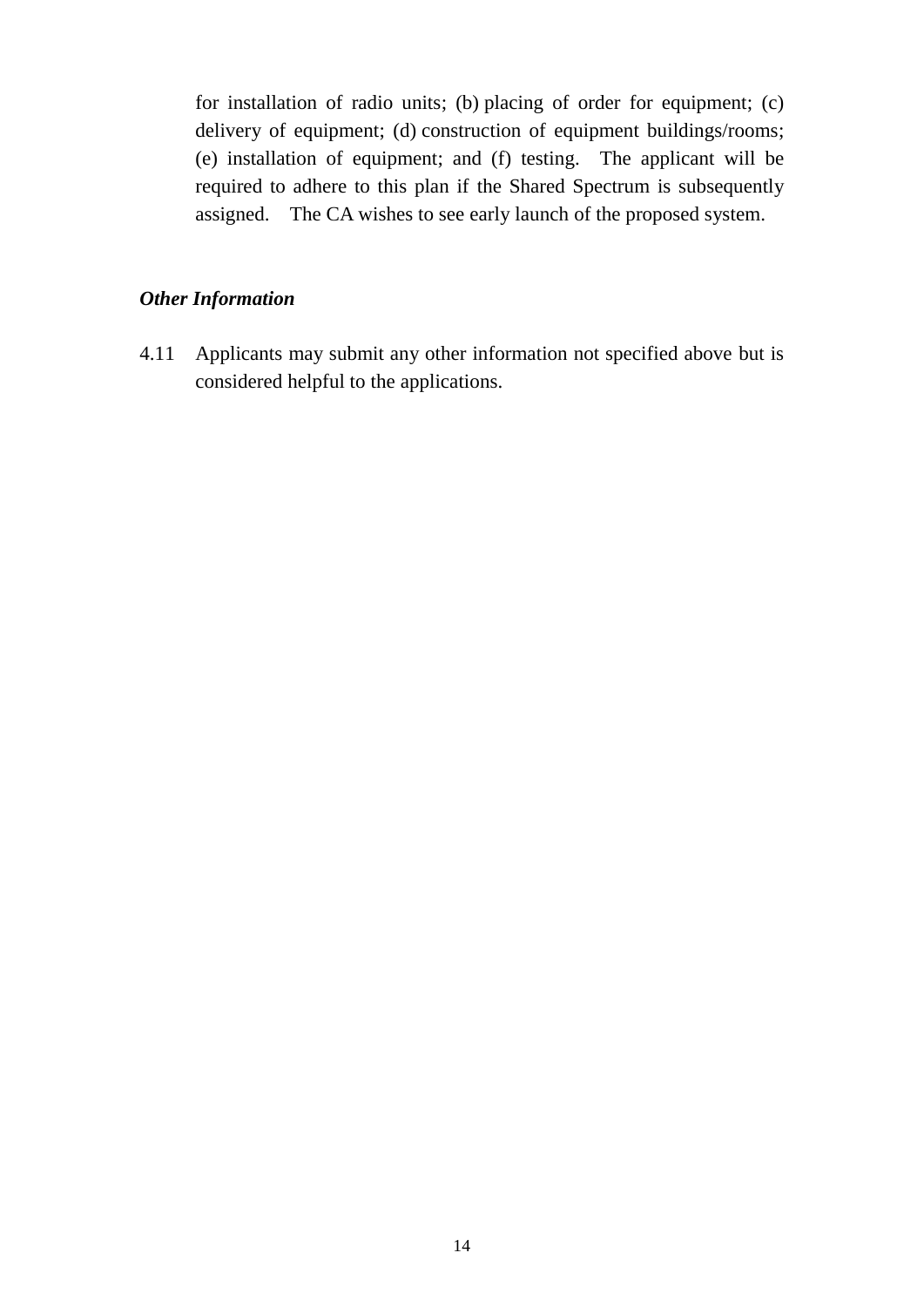#### **Section V - Broad Licensing Criteria**

- 5.1 The basis for assessment of applications will be the information supplied by the applicants in accordance with the requirements set out in Section IV of these Guidelines. The CA reserves all rights not to accept applications which are substantially incomplete in this respect.
- 5.2 In considering the grant of an LWBS (Private) Licence to an applicant for assignment of the Shared Spectrum, the CA will consider the technical soundness of the proposed system and the benefit that the proposed system will bring to the applicant's operations. Detailed licensing criteria include –
	- (a) Technical Soundness

The proposed system must be technically sound, compatible with the local environment and be capable of serving the intended purposes. The proposed system must use spectrum efficiently and avoid any interference to existing users using the same frequency band.

(b) Proven Managerial and Technical Expertise

The applicant must possess proven managerial and technical expertise to operate the proposed system in Hong Kong and/or other places.

(c) Implementation Schedule

The applicant should provide the CA with its rollout plan for deployment of the Shared Spectrum, including the target commencement date of system provisioning with the use of the assigned spectrum. The applicant should demonstrate its ability to manage such plan and the necessary facilities.